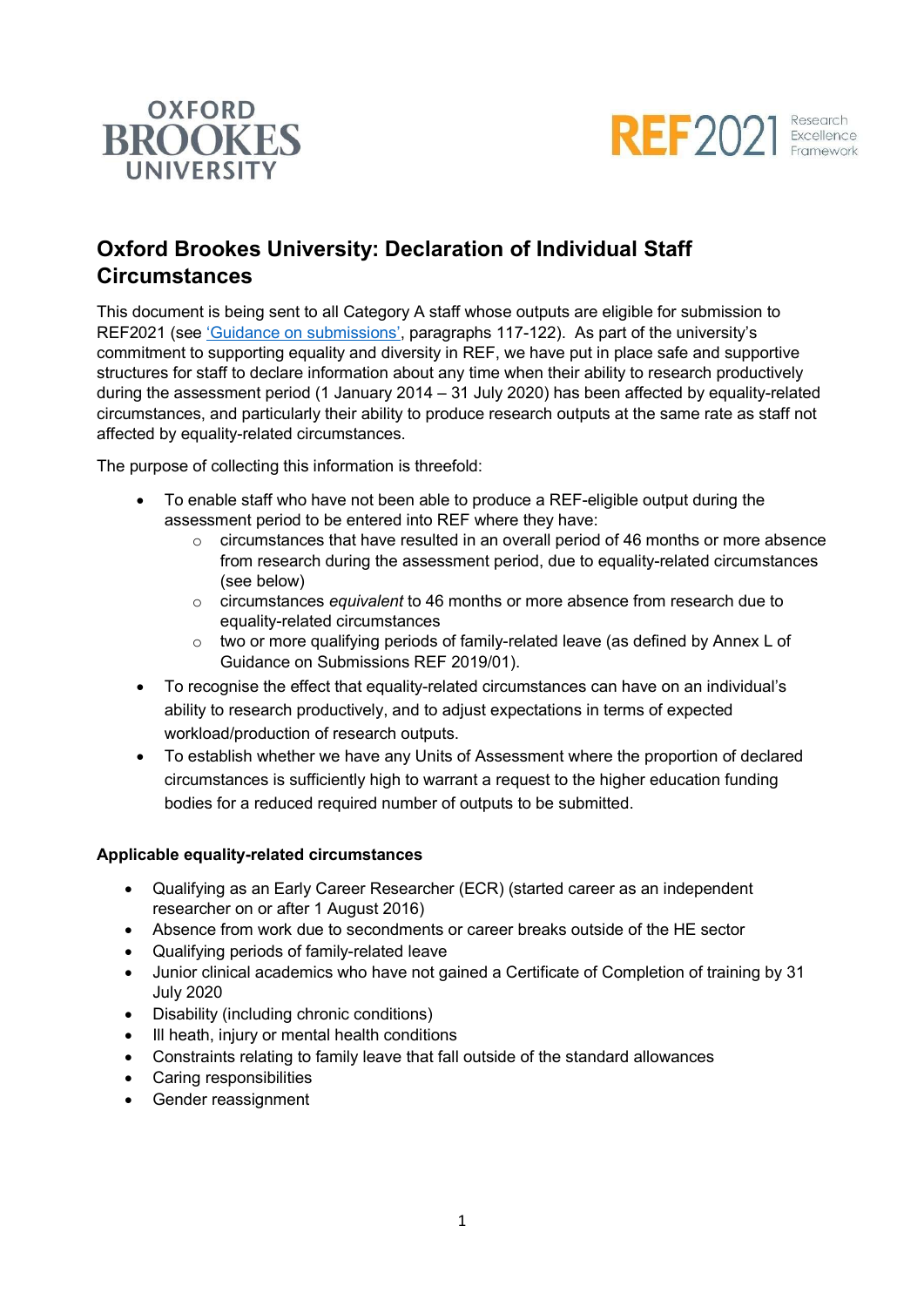| Total months absent between 01-01-2014<br>and 31-07-2020 | Output pool may be reduced by up to: |
|----------------------------------------------------------|--------------------------------------|
| Fewer than 12 calendar months                            | 0                                    |
| At least 12 calendar months but fewer than 28            | 0.5                                  |
| At least 28 calendar months but fewer than 46            |                                      |
| 46 calendar months or more                               | 1.5                                  |

If your ability to research productively during the assessment period has been constrained due to one or more of the above circumstances, you are requested to complete the attached form. Further information can be found in paragraph 160 of the Guidance on Submissions (REF 2019/01). Completion and return of the form is voluntary, and individuals who do not choose to return it will not be put under any pressure to declare information if they do not wish to do so.

This form is the only means by which the University will be gathering this information; we will not be collecting data from HR, although any information you provide will be audited against HR records.

#### You should therefore complete and return the form if any of the above circumstances apply and you are willing to provide the associated information.

The decoupling of staff and outputs in REF 2021, as summarised in paragraph 152 of the Guidance on Submissions (REF 2019/01) is intended to provide us with increased flexibility in building the portfolio of outputs or 'output pool' for submission. There are many reasons why an excellent researcher may have fewer or more outputs attributable to them in an assessment period. We do not, therefore, expect that all staff members will be returned with the same number of outputs attributed to them in the return that we make.

The decoupling principle means that submitting units may choose not to apply for any output reductions because they already have a sufficient quantity of outputs to return to REF2021. As we do not want to ask for information that we do not need to know, we are asking you only to declare the minimum information about your circumstances in the first instance. Only once we know that the submitting unit wishes to pursue output reductions, will we ask for additional information, should this be needed.

### Illustrative case study:

Margot was on statutory maternity leave for a period of time that fell substantially within the period 01-01-2014 to 31-07-2020. She felt that this had affected her ability to research productively and requested an output reduction. REF 2021 allows an output reduction for this personal circumstance of 0.5 outputs for the relevant Unit of Assessment, however, Margot must still return the minimum of 1 output attributed to her.

Peter completed his PhD in 2012 and had a series of post-doctoral posts since then. On 1 September 2016 he secured a lectureship post. This post signalled the start of his status as an independent researcher. He wished to apply for a personal circumstances reduction as an Early Career Researcher, and REF 2021 allows an output reduction for this personal circumstance of 0.5 outputs for the relevant Unit of Assessment (output reductions for Early Career Researchers vary depending on the date on which independence was confirmed). Peter must still return the minimum of 1 output attributed to him.

The Unit of Assessment requests these two output reductions from the REF Team and instead of having to provide an output pool of 40 outputs, it can now return on output pool of 39 outputs.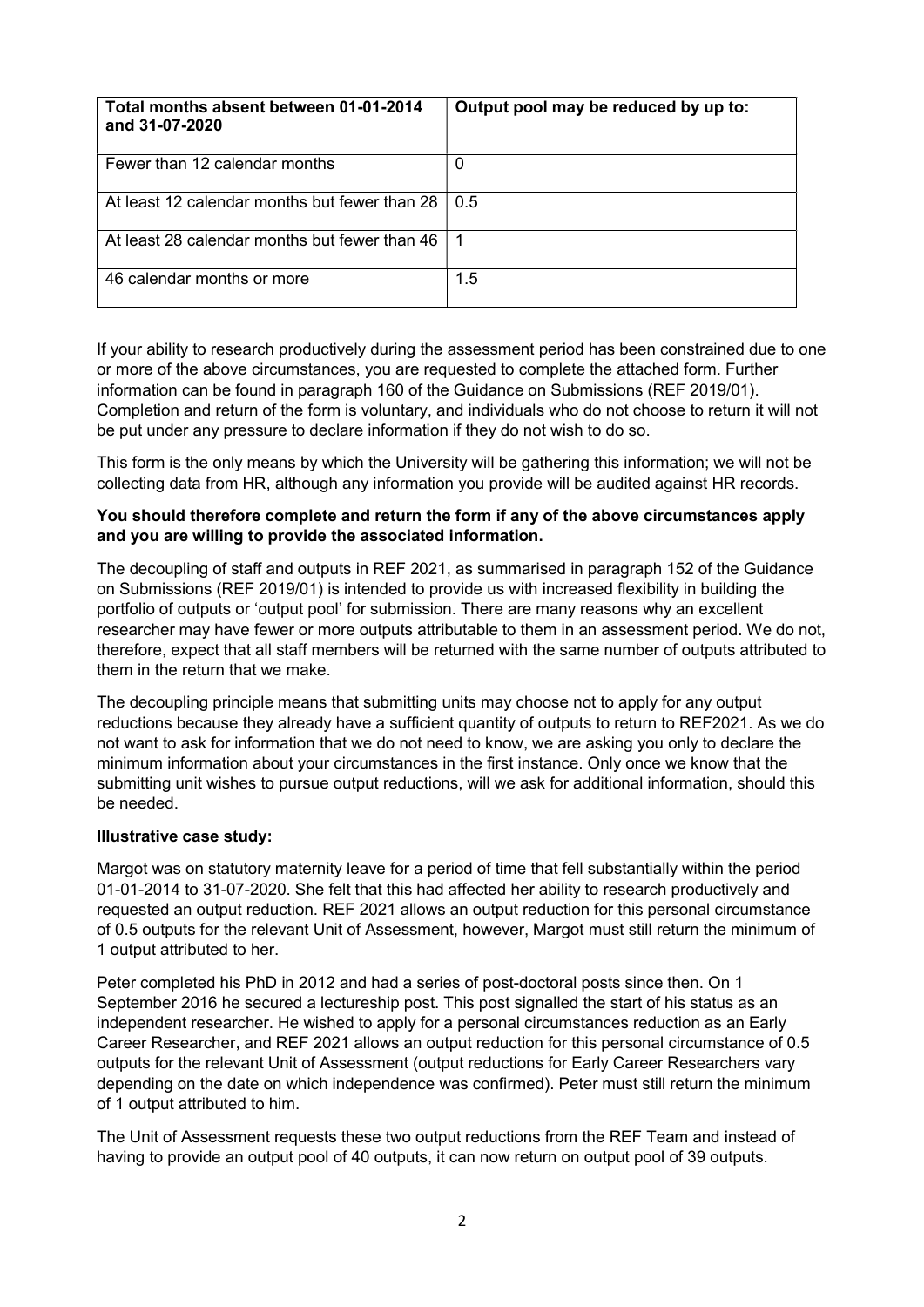## Ensuring Confidentiality

Please see the Oxford Brookes University REF 2021 Data Collection Statement included as Appendix A which explains what data is being collected and why and the process that is being followed.

#### Changes in circumstances

The university recognises that staff circumstances may change between completion of the declaration form and the census date (31 July 2020). If this is the case, then staff should contact the Research Support Director to provide the updated information.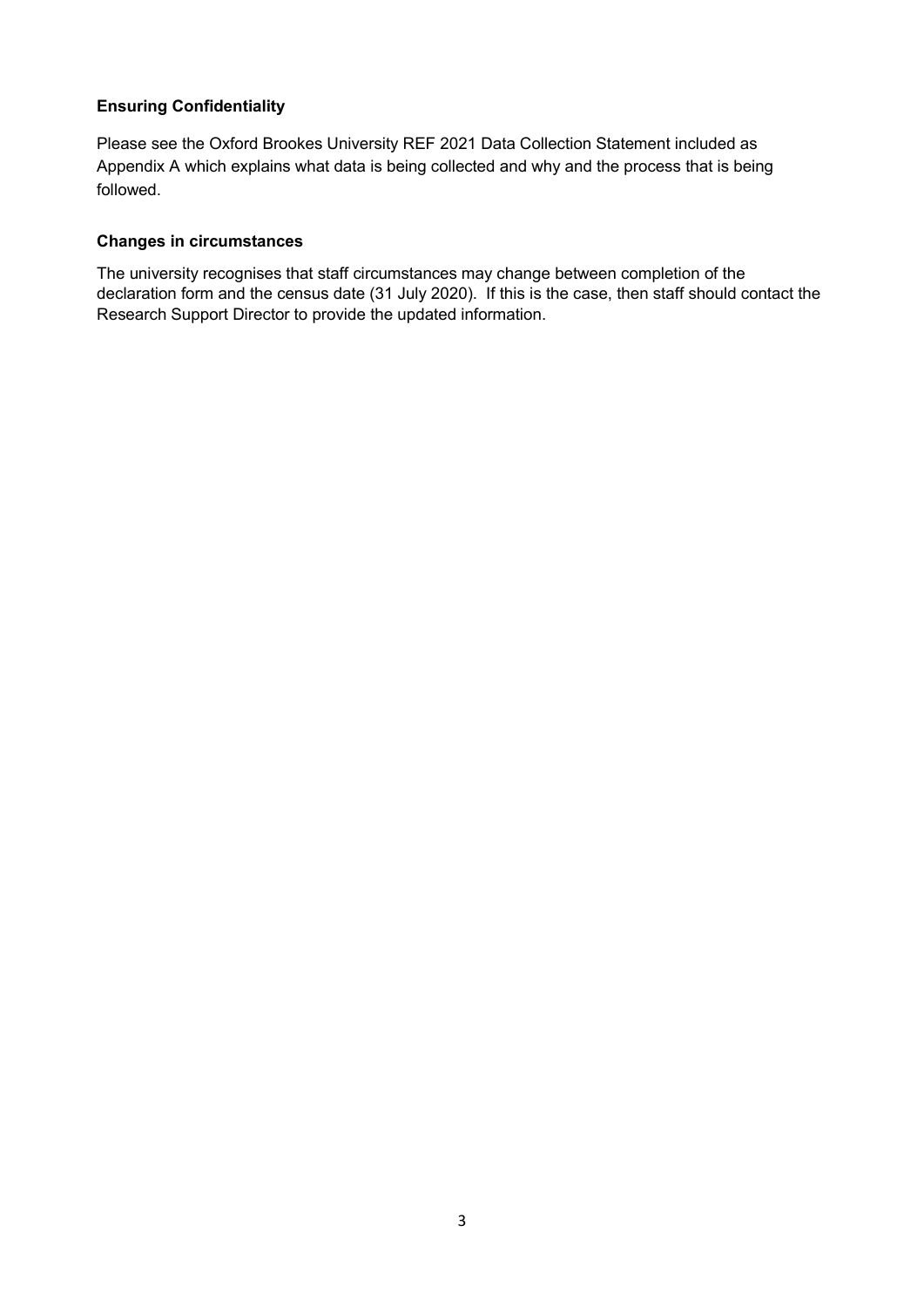



## Oxford Brookes University

## Declaration of Individual Staff Circumstances Form

To submit this form you should email it to ref2021staffcircs@brookes.ac.uk

In order to allow the University to consider responses fully and, if appropriate, respond to the REF Team initial deadline, please submit by 1 February 2020

Name: Click here to insert text.

**Department:** Click here to insert text.

Do you have a REF-eligible output published between 1 January 2014 and 31 July 2020?

Yes □  $No$   $\Box$ 

Please complete this form if you have one or more applicable equality-related circumstance (see above), which you are willing to declare. Please provide requested information in relevant box(es).

| <b>Circumstance</b>                                                                                                                             | <b>Time period affected</b>                    |
|-------------------------------------------------------------------------------------------------------------------------------------------------|------------------------------------------------|
| <b>Early Career Researcher (started career</b><br>as an independent researcher on or after<br>1 August 2016).                                   | Click here to enter a date.                    |
| Date you became an early career researcher.                                                                                                     |                                                |
| Career break or secondment outside of<br>the HE sector.                                                                                         | Click here to enter dates and durations.       |
| Dates and durations in months.                                                                                                                  |                                                |
| <b>Family-related leave;</b>                                                                                                                    | Click here to enter nature of leave as well as |
| statutory maternity leave                                                                                                                       | dates and durations.                           |
| statutory adoption leave<br>$\bullet$<br>Additional paternity or adoption<br>leave or shared parental leave<br>lasting for four months or more. |                                                |
| For each period of leave, state the nature of the<br>leave taken and the dates and durations in<br>months.                                      |                                                |
| <b>Disability (including chronic conditions)</b>                                                                                                | Click here to enter text.                      |
| To include only: periods of absence from work,<br>and periods at work when unable to research<br>productively. Total duration in months.        |                                                |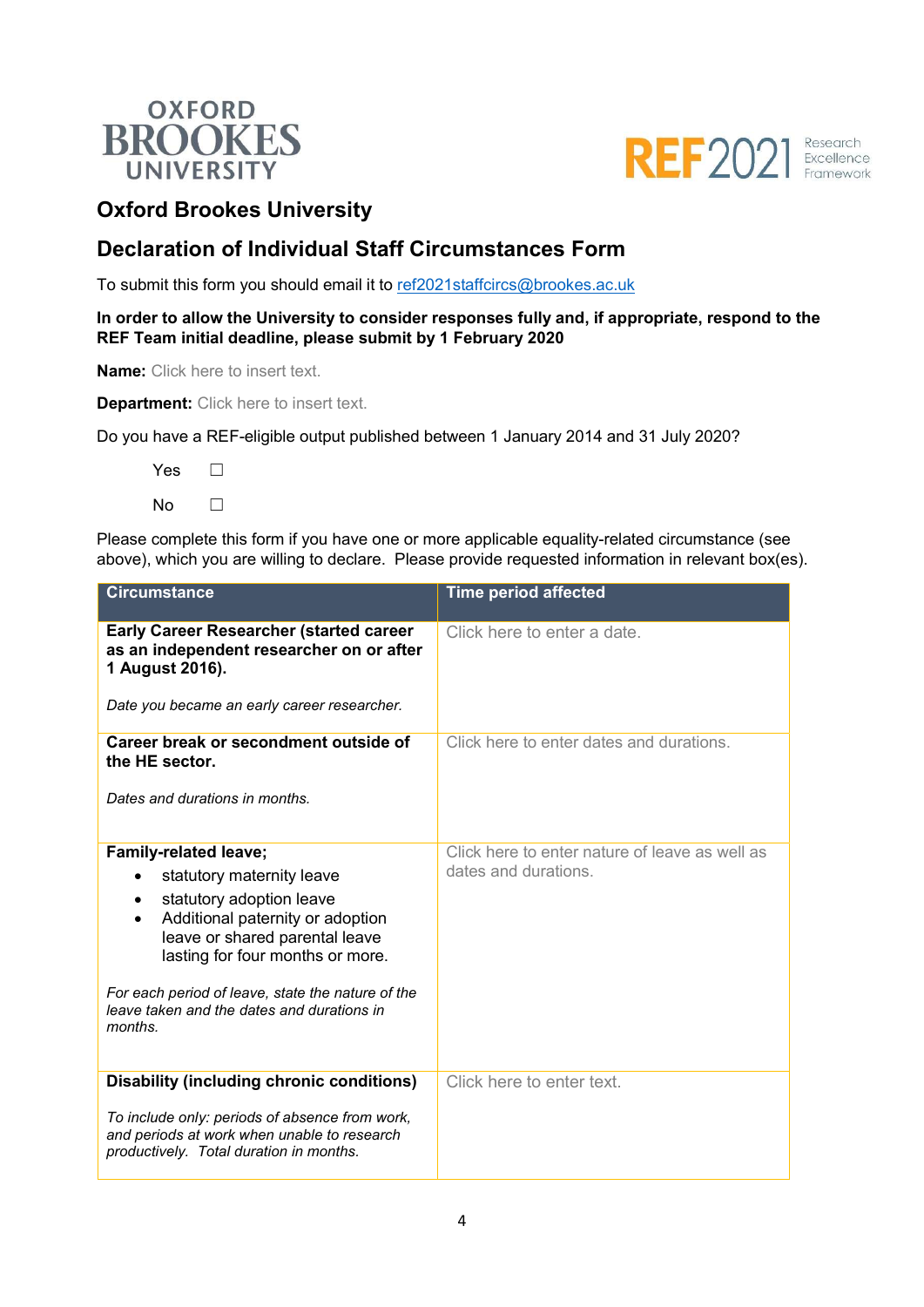| III health, mental health conditions or                                                                                                  | Click here to enter text. |
|------------------------------------------------------------------------------------------------------------------------------------------|---------------------------|
| injury                                                                                                                                   |                           |
| To include only: periods of absence from work,<br>and periods at work when unable to research<br>productively. Total duration in months. |                           |
| <b>Constraints relating to family leave that</b><br>fall outside of standard allowance                                                   | Click here to enter text. |
| To include only: periods of absence from work,<br>and periods at work when unable to research<br>productively. Total duration in months. |                           |
| <b>Caring responsibilities</b>                                                                                                           | Click here to enter text. |
| To include only: periods of absence from work,<br>and periods at work when unable to research<br>productively. Total duration in months. |                           |
| <b>Gender reassignment</b>                                                                                                               | Click here to enter text. |
| To include only: periods of absence from work,<br>and periods at work when unable to research<br>productively. Total duration in months. |                           |
| Any other exceptional reasons e.g.<br>bereavement.                                                                                       | Click here to enter text. |
| To include only: periods of absence from work,<br>and periods at work when unable to research<br>productively. Total duration in months. |                           |

Please confirm, by ticking the box provided, that:

- The above information provided is a true and accurate description of my circumstances as of the date below
- I realise that the above information will be used for REF purposes only and will be seen, in the first instance, by the Research Support Director and a Support Officer in the Research and Business Development Office, in preparing the anonymised data for consideration by the panel (as described in section 4 of the OBU REF 2021 Data Collection Statement) as to whether to apply for output reductions or not
- That the dates provided will need to be checked against the HR record, for audit purposes
- That any further information requested will need to be shared with the staff responsible for preparing the REF submission for the submitting unit
- I realise it may be necessary to share the information with the REF team, the REF Equality and Diversity Advisory Panel, and main panel chairs.

I agree □

Please also confirm that you have read the data collection statement which explains what data will be collected about you and why

 $I$  confirm  $\Box$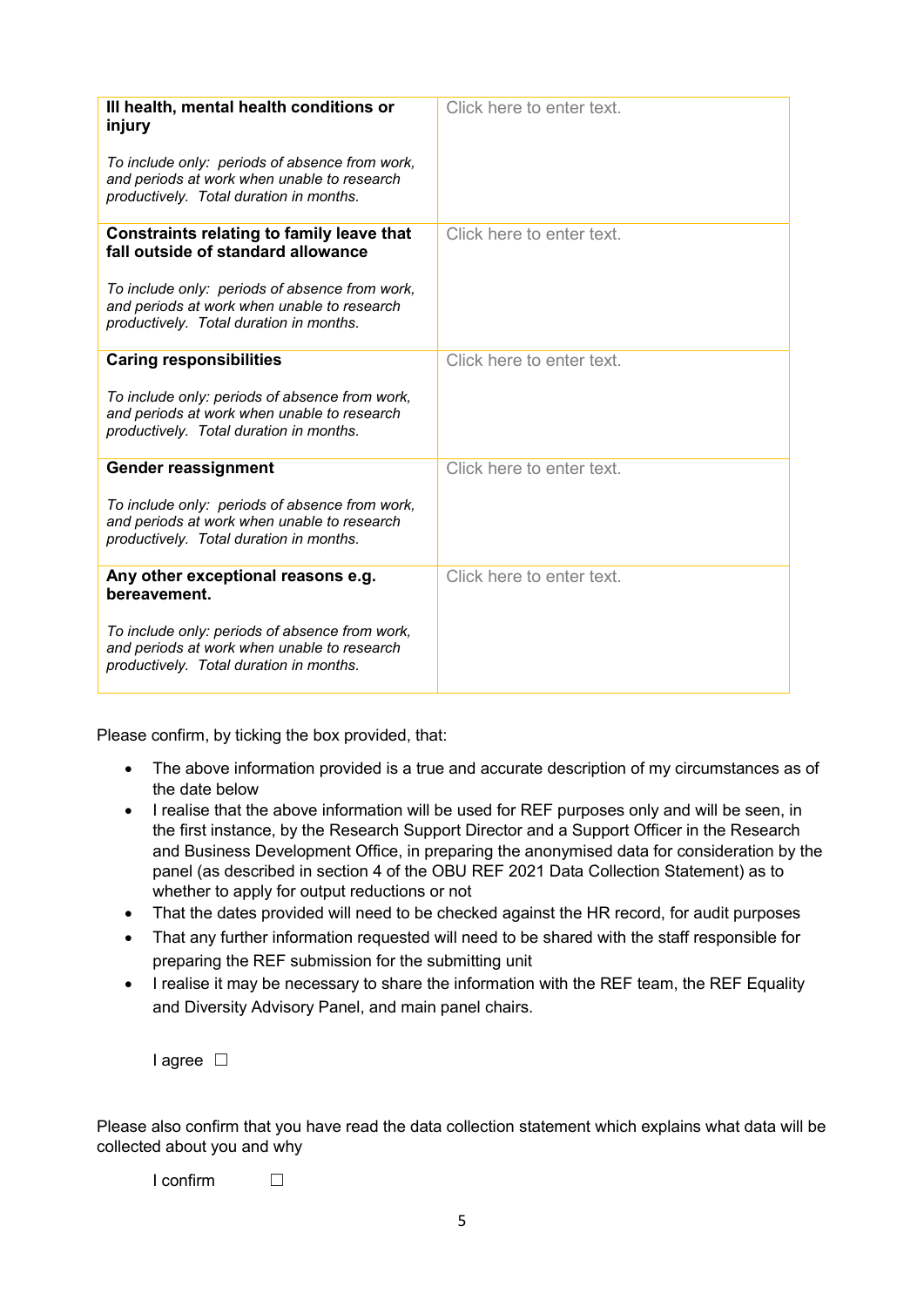Name: Print name here

**Signed:** Sign or initial here

Date: Insert date here

□ I give my permission for the Research Support Director to contact me to discuss my circumstances, and my requirements in relation this these, should additional information be required from me

 $\Box$  I give my permission for the details of this form to be passed on to the relevant contact within my department/faculty/centre. (Please note, if you do not give permission your department may be unable to adjust expectations and put in place appropriate support for you).

I would like to be contacted in the first instance by:

Email ☐ Insert email address

Phone □ Insert contact telephone number

#### November 2019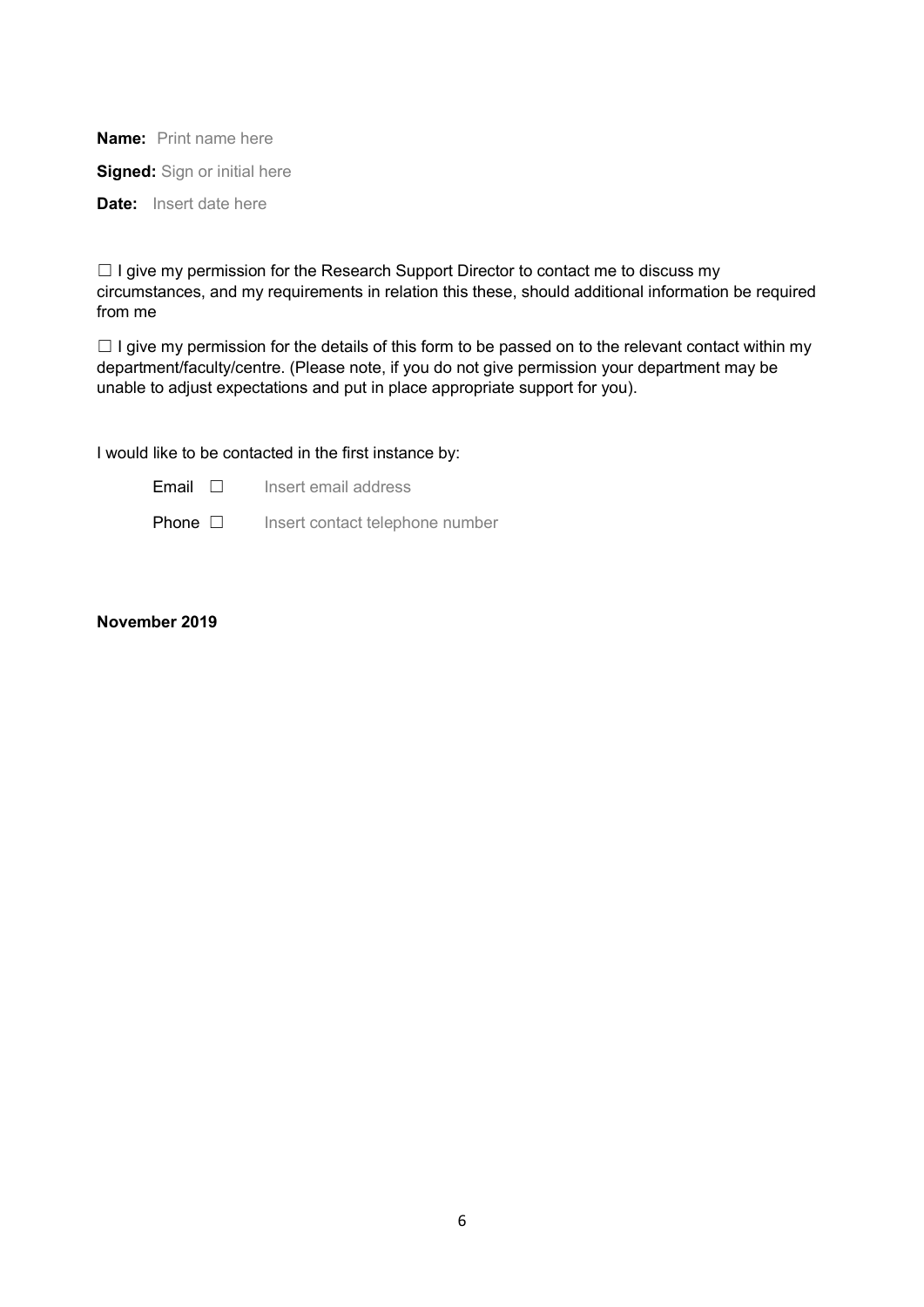



# Oxford Brookes University REF 2021 Data Collection **Statement**

# 1 Staff Data Collection Statement for the REF 2021

The purpose of the Research Excellence Framework 2021 (REF 2021) is to assess the quality of UK research and to inform the selective distribution of public funds for research by the four UK higher education funding bodies. The REF is managed by the REF team, based at Research England (RE), on behalf of the four UK higher education funding bodies. RE is part of UK Research and Innovation (UKRI), and under this arrangement UKRI has the role of 'data controller' for personal data submitted by us to the REF.

If you are a researcher who has been included as part of our submission to the REF 2021, in 2020 we will send some of the information we hold about you to UKRI for the purpose of the REF 2021. The information will not be in coded form and your name and details such as your date of birth, research groups, and contract dates will be provided along with details of your research. If you are returned with individual circumstances that allow a reduction in the number of outputs submitted, without penalty, some details of your personal circumstances will be provided, as described below.

You can find further information about what data are being collected on the REF website, at www.ref.ac.uk in particular publication 2019/01, 'Guidance on submissions'.

#### 2 Sharing information about you

UKRI may pass your data, or parts of it, to any of the following organisations to inform the selective distribution of public funds for research and to carry out their statutory functions connected with funding higher education:

- Department for the Economy, Northern Ireland (DfE)
- Higher Education Funding Council for Wales (HEFCW)
- Scottish Funding Council (SFC).

Some of your data (Unit of Assessment, HESA staff identifier code and date of birth) will also be passed to the Higher Education Statistics Agency (HESA) to enable it to verify coded data returned to it as part of our HESA staff return (see www.hesa.ac.uk). Data submitted to the REF will be linked to that held on the HESA staff record to allow UKRI and the organisations listed above to conduct additional analysis into the REF and fulfil their statutory duties under the Equality Act 2010 (England, Wales and Scotland) or the Northern Ireland Act 1998 (Northern Ireland).

UKRI and the organisations listed above will use the information to analyse and monitor the REF 2021. This may result in information being released to other users including academic researchers or consultants (commissioned by the funding bodies), to carry out research or analysis, in accordance with the Data Protection Act 2018 and the General Data Protection Regulation (GDPR) (Regulation (EU) 2016/679). Where information not previously published is released to third parties, this will be anonymised where practicable.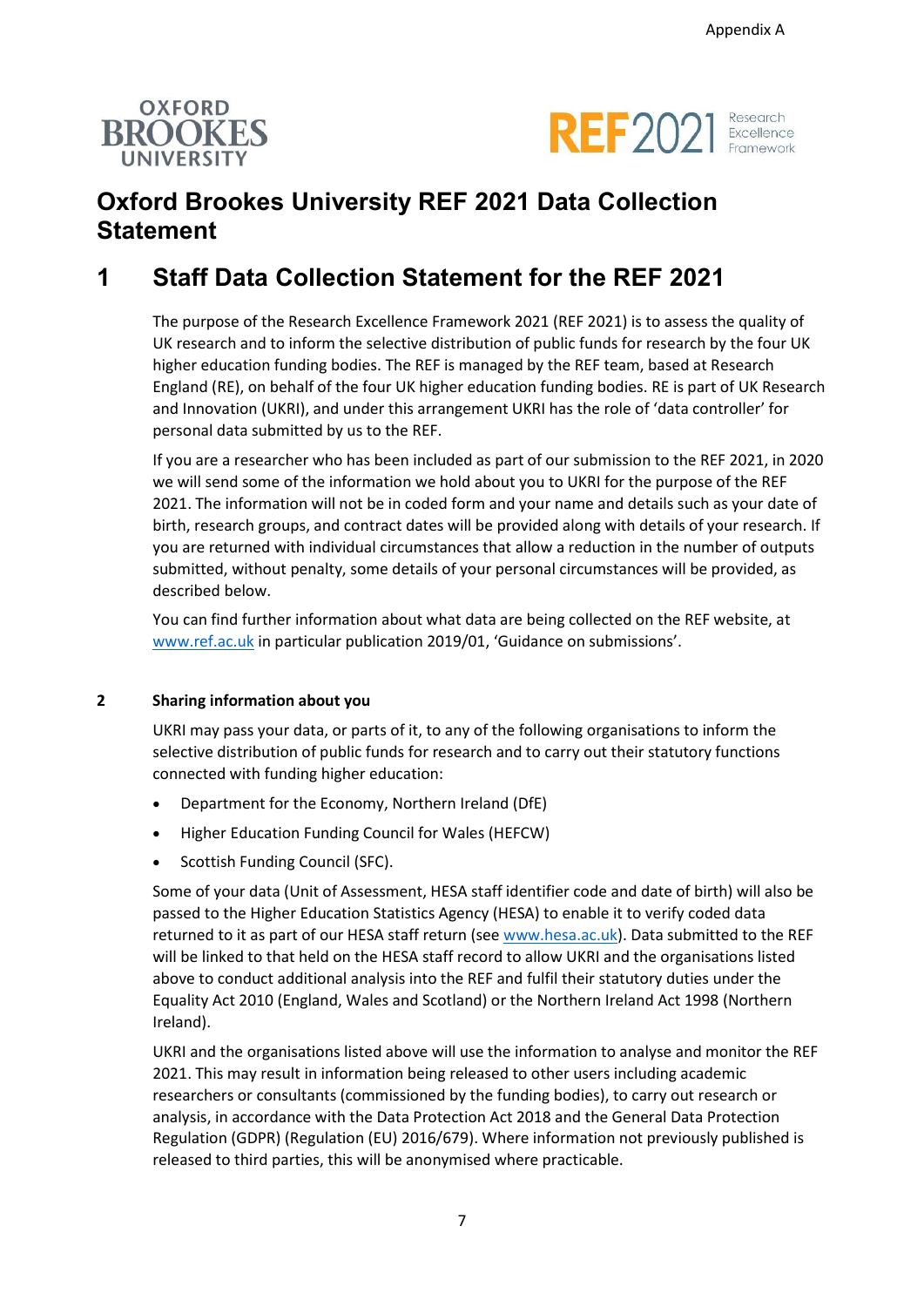UKRI will require that anyone who has access to your data, held in UKRI's records, paper or electronic, will respect its confidentiality and will only process it in accordance with instructions issued for the purposes specified by UKRI.

Parts of your data will be passed to the REF expert panels and the Equality and Diversity Advisory Panel (whose members are independent of UKRI) for the purpose of conducting a systematic evaluation of submissions, in accordance with predetermined criteria and methods. Panels will make judgements about the material contained in submissions and will not form quality judgements about individuals. All panel members are bound by confidentiality arrangements.

#### 3 Publishing information about your part in our submission

The results of the assessment exercise will be published by UKRI, on behalf of the four UK higher education funding bodies, in December 2021. The published results will not be based on individual performance nor identify individuals.

Those parts of submissions that contain factual data and textual information about research activity will also be published by UKRI, on behalf of the four UK higher education funding bodies, and will be made available online. Published information is likely to include information including impact case studies in which you may be referenced. Your name and job title may be included in this textual information.

Other personal and contractual details, including your date of birth and all information about individual staff circumstances will be removed. In some circumstances, where the nature of the research is sensitive, we may amend the version for publication of the relevant Impact Case Study so that appropriate elements are redacted and this will be discussed with the submitting unit on a case-by-case basis. In some circumstances, where the nature of the research is very sensitive, we may request that the REF Team only share the Impact Case Study with Panel members who have national security vetting clearance and this will be discussed with the submitting unit on a case-by-case basis.

UKRI will also publish a list of the outputs submitted by us in each UOA. This data will not be listed by author name.

### 4 Data about personal circumstances

You may voluntarily disclose personal circumstances to your submitting unit, which could permit us to submit your information to the REF without the 'minimum of one' output requirement (without penalty), or to submit a reduced number of outputs without penalty. If (and only if) we apply either form of reduction of outputs, we will need to provide UKRI with data that you have disclosed about your individual circumstances, to show that the criteria have been met for reducing the number of outputs. Please see the 'Guidance on submissions' document (paragraphs 151-201) for more detail about reductions in outputs and what information needs to be submitted.

When we ask you if you wish to disclose personal circumstances, we will follow the following process:

- You will be asked to complete a form to indicate what type of circumstance(s) have affected your research productivity and the dates over which this occurred;
- You should then send this form to ref2021staffcircs@brookes.ac.uk or by hardcopy to Sarah Taylor, Research Support Director in RBDO, Buckley Building, Room BCK 1.03. The email address will be directed to Sarah Taylor and a Support Officer in RBDO. HR will be asked to check that the information in the form broadly matches data HR already hold, as all data we